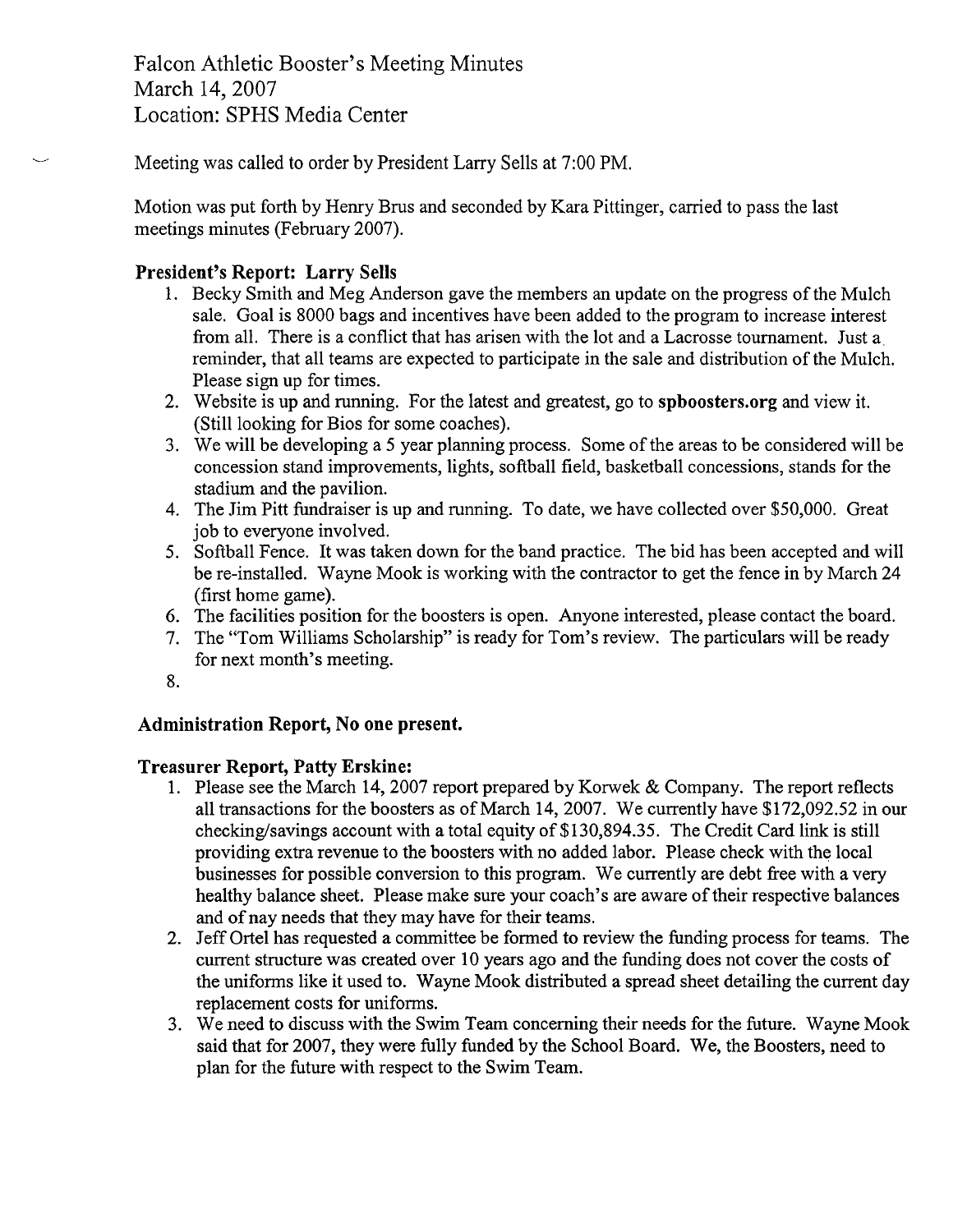### **Concessions Report: Luanne Kerrigan:**

We are up and running. The spring sports schedule for concession coverage was handed out. Please make sure if you are assigned a game that you have adequate coverage. We will be offering Hamburgers, freshly cooked popcorn, and Maggie Moo's Ice Cream in the future.

### **Membership Report: Beth Wiley:**

Beth reported 10 new membership applications were handed in. We are still working winter rosters to verify 100% membership for teams. If you think your team was 100% and did not receive your extra allotment, please get with Beth to rectify the situation. For the year, we have brought in \$17,105 (down \$2400.00 from last year) in membership dues. Varsity Girls and Boys Basketball teams completed their 100% membership drives. Accounts have been dispursed.

# **Facilities Report: Open**

 $\overline{\phantom{a}}$ 

- 1. BB&T has come forward to pledge \$10,000 towards the new score board for the stadium. More information to follow.
- 2. Projects to be undertaken over the next year:
	- a. Home side bleachers in the stadium
	- b. Andy Borland Sign for the field house.
	- c. New Concession stand on the home side of the stadium.
	- d. Advertisement sign for BB&T.
	- e. Bleachers for the Gym.
	- f. Concession stand on Baseball field. (Fully funded by the Baseball team)
	- g. Signage
	- h. Softball field fence

### **Athletic Director's Report: Wayne Mook**

1. Some of the Winter Champions:

| Wrestling      | Regional Champs         |
|----------------|-------------------------|
| Girls Swimming | <b>State Champions</b>  |
| Boys Swimming  | <b>County Champions</b> |

- 2. A memo was passed out to all coaches concerning summer camps. It addresses returning players and issue being the players attending (paying) camps conducted by their respective coach's.
- **3.** The Broadneck Lacrosse games have been moved up (4PM and 6PM) for added security. These games will be played on April 6 at Severna Park.
- 4. Wayne presented a detail summary of the cost associated with running the athletic department at Severna Park for this school year. This has assisted in the better understanding by the boosters into the issues that Wayne runs into trying to make sure all of the teams are properly funded.

### **Fundraisers:**

| Fundraiser                   | <b>Dates</b>                      | <b>Notes</b>                         |
|------------------------------|-----------------------------------|--------------------------------------|
| Signage                      | Ongoing                           |                                      |
| Lockers                      | Ongoing                           | Need to get nameplates printed.      |
| Mulch Sale                   | April 14                          | Forms handed out                     |
| <b>Bull and Oyster Roast</b> | Moved back to the fall time frame |                                      |
| Golf Tournament              | June 25                           | Compass Pointe Golf Course           |
|                              |                                   | Mid-Atlantic Fence is our Sponsor    |
|                              |                                   | Jeannie Converse is the Chair Person |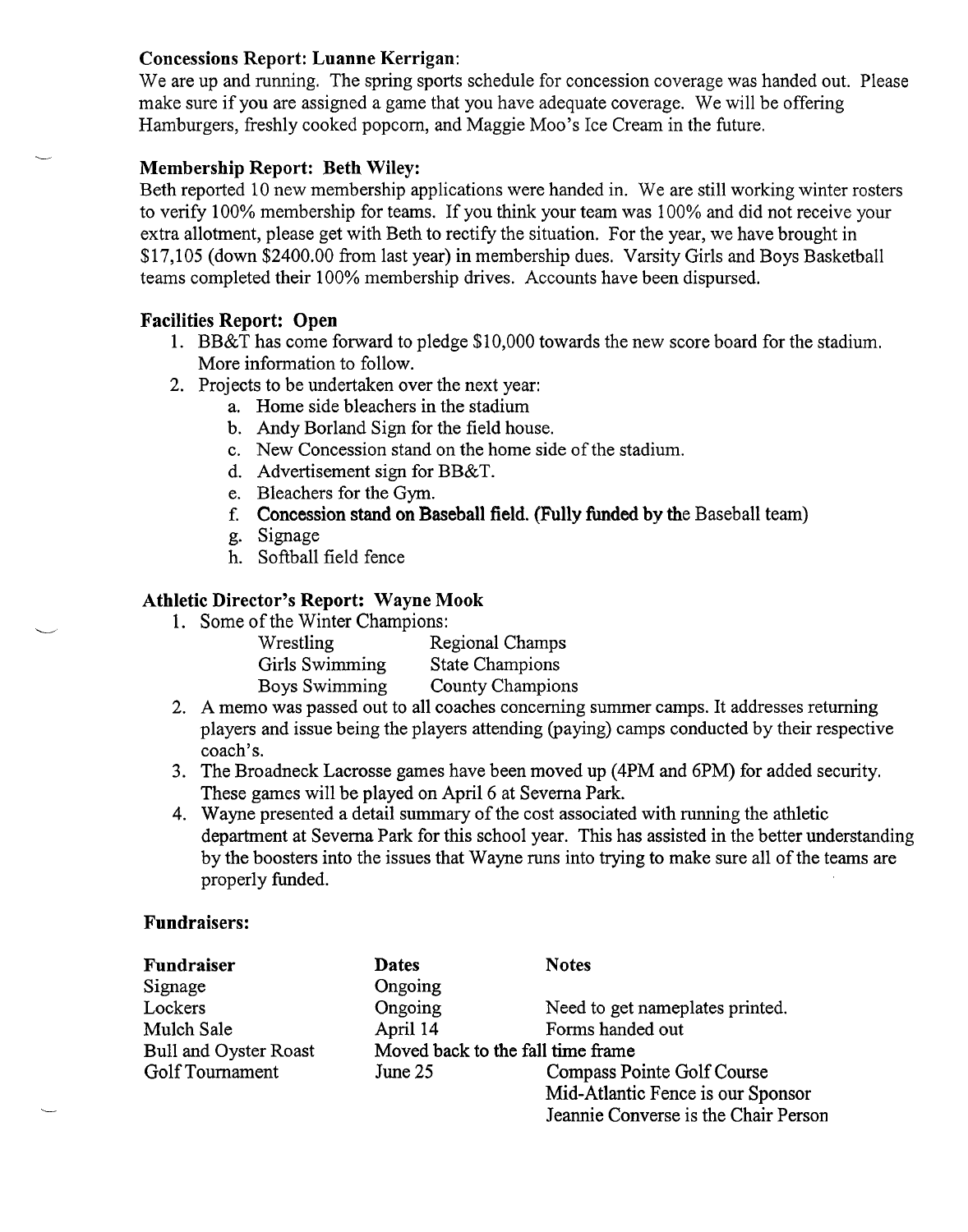### **New Business:**

- 1. The Cheerleader's are running a fundraiser throughout the year. They have created a 5 x 5 window decal for the cars. Flyers were handed out. Please support wherever possible.
- 2. A request was made concerning the track team busing. Is there a possibility to have two buses for this team (boys and girls) to travel to away meets. This team consists of over 100 athletes. This will be presented to the School Athletic Board and not the Boosters.
- **3.** Senior Athletic Banquet will be May 17 at Ehrleigh Heights Fire Station. Gwen Chalmers needs volunteers to help setup, serve and clean up for the banquet. Please call Gwen if interested.
- 4. The members were asked to think about raising the annual dues to support an increase in uniform funding the teams. This will be discussed at the next meeting.

# **Completed Business:**

**1. Jim Pitts Account.** A \$5,000.00 disbursement was made to the Pitt family for home improvements over the last month.

Patti Erskine made a motion to adjourn and seconded by Lynn Kitzmiller. Meeting adjourned at 8PM.

Minutes respectfully submitted by Mike Crum.